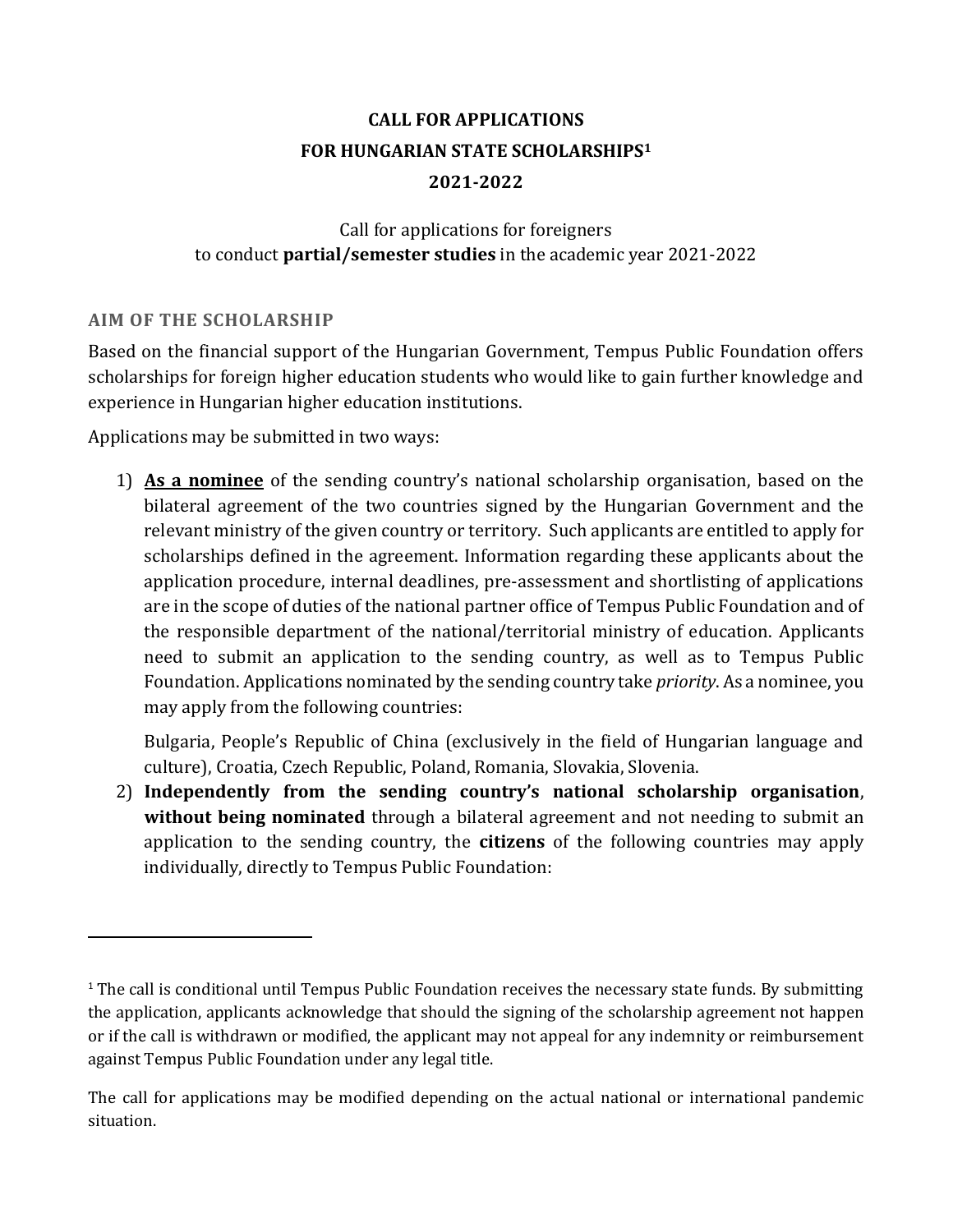Austria, Belgium, Bulgaria, Canada, Croatia, Cyprus, Czech Republic, Estonia, Finland, France, Germany, Greece, Iceland, Ireland, Italy, Japan (exclusively in the field of Hungarian language and culture), Korean Republic (exclusively in the field of Hungarian language and culture), Latvia, Lithuania, Luxemburg, Norway, Poland, Portugal, Romania, San Marino, Spain, Switzerland, Sweden, Slovakia, Slovenia, UK, USA.

# **SCHOLARSHIP TYPES**

Applicants for partial/semester bachelor master and doctoral studies can apply for programs held in **Hungarian or English language**. Students with Hungarian as a major or minor may only apply for studies held in Hungarian language. In case the language of instruction is English, students have to attend courses of Hungarian language and culture. Those applying for studies in Hungarian language take priority. The language of instruction has to be specified in the Acceptance letter of the Hungarian host institution (see below under 'Documents to be submitted'). The applicants must agree on the language of instruction with the host institution. The tuition fee is covered by the Hungarian state.

# **ELIGIBILITY**

**Partial/semester bachelor or master studies** (3-10 months) are primarily for students majoring in Hungarian language and literature, as well as for other students enrolled outside Hungary at the bachelor or master level or in a single-track higher education programme, such as General Medicine, Dentistry, Pharmaceutical or Veterinary Studies, Architecture and Law. To apply, students are required to have minimum one completed semester at their home institutions.

**Partial/semester doctoral studies** (1-10 months) are available for applicants who are enrolled in a PhD programme at an accredited higher education institution in a foreign country (not in Hungary).

Partial/semester studies are available only for those who are **enrolled in one of the higher education institutions** of the partner relations. The enrolled status is necessary at the moment of application.

The following are not entitled to apply:

- Foreign citizens with an immigration/ settlement permit or in the course of applying for such a permit in Hungary
- Dual (Hungarian-Foreign) citizens
- Foreign citizens with permanent residence in Hungary
- **Foreign citizens employed as defined by the Hungarian Labour Law.**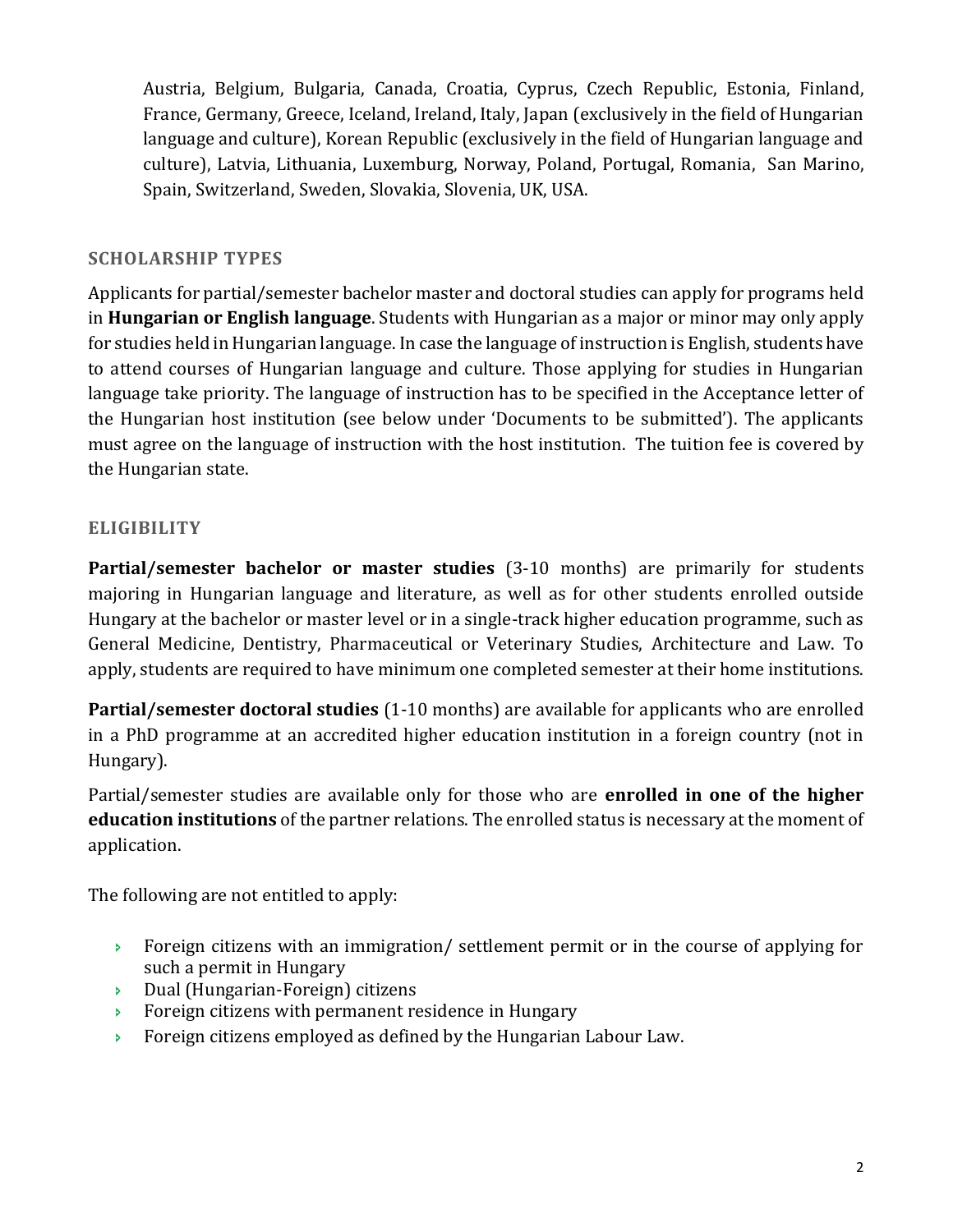# **AGE LIMIT FOR APPLICANTS**

Applicants must be over 18 at the time of submitting the application. There is no age limit. **FURTHER IMPORTANT INFORMATION**

The scholarships allow for studies in any field of arts or sciences at an accredited Hungarian stateor church-owned, as well as foundation-supported (law Nftv. 117/C) higher education institution.

**At most one application can be submitted for partial/semester studies (in case of several applications, the last one will be considered as valid).** Students may submit another application for summer courses or for study visits in case they do not overlap in time. The applicant can thus be granted with a second scholarship if there is no time overlap between the two and if the budgetary allocations make it possible.

In case of receiving any **other Hungarian-state or EU scholarships** granted by Tempus Public Foundation for the same time period, applicants are not eligible for the Bilateral State Scholarship.

Scholarship-holders must stay in Hungary during the entire period of their studies, excluding school and public holidays.

# **SUBMITTING THE APPLICATION**

Applicants should submit their applications **in the online system** of Tempus Public Foundation [\(https://scholarship.hu/\)](https://scholarship.hu/) in the following way:

- R**egister** with a user ID and password.
- After registration, fill in the CV tab and attach the applications documents under 'Documents to be submitted'.
- For the application, a **technical online application guide** can be found on our webpage [\(http://tka.hu/international-programmes/4133/information-for-applicants\)](http://tka.hu/international-programmes/4133/information-for-applicants).

# **Please note that we can only accept complete applications submitted before the deadline through the online system. Applications submitted via post or e-mail will not be accepted.**

Before starting the online procedure please read our **Online Application Guide** carefully and do not wait until the last few days to apply.

# **Deadline: 25th February 2021, Thursday, 11 pm CET**

(closure of the online application system)

# **Please keep your USER ID and PASSWORD used for registration as you will need them later on.**

# **In case of several applications, the last one will be considered as valid.**

Note: Applicants applying under the bilateral agreement system should submit their applications and required documents to the organization responsible for scholarships in the sending country, too. These scholarship offices or responsible ministries work with individual deadlines. Applicants are advised to contact the responsible organisation of their sending country as soon as possible so that it can officially rank and nominate the applications to Tempus Public Foundation.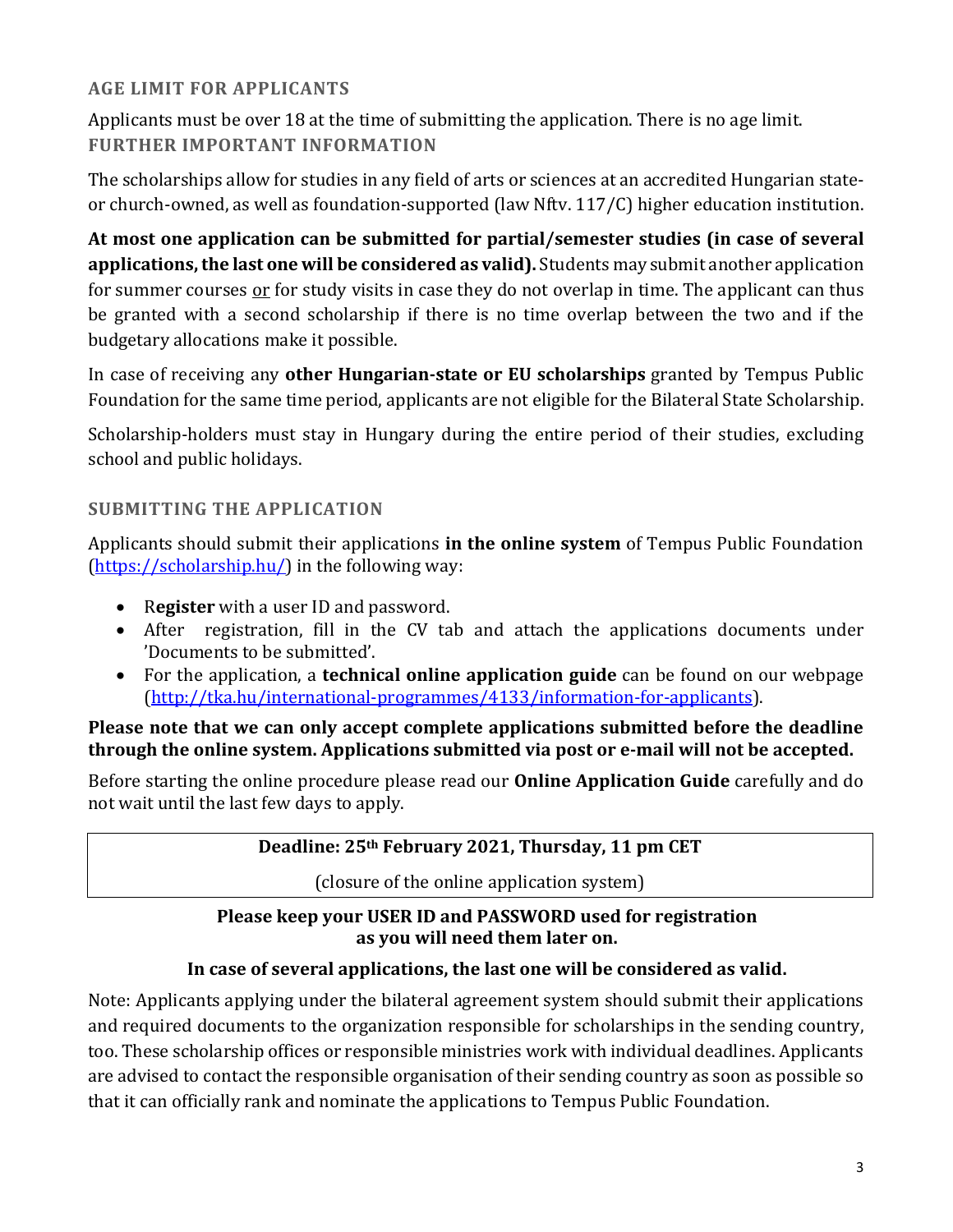# **DOCUMENTS TO BE SUBMITTED**

Applications have to include the below-listed documents.

The language of the **documents** can be **Hungarian, English, French or German**. If they are not written in any of these four languages, their **official Hungarian or English translations** must also be attached. (Documents with the stamp and signature of the issuing institution on letterhead can be considered as official, there is no need to have it translated by a translator office.)

# General application documents necessary **for all applicants of partial/semester studies:**

- 1. Application form of Tempus Public Foundation (downloadable from the online system:) *After signing and dating the document*, it shall be uploaded scanned.
- 2.Certificate of enrolment issued by the applicant's host institution including the expected date of graduation.

Beyond the above general application documents, other documents necessary for **bachelor or** 

# **master partial/semester studies:**

- 3. Motivation letter minimum 1 maximum 2 pages long
- 4. Copy of Transcript of Records
	- o for bachelor studies: copy of the Transcript of Records of the last completed semester
	- o for master studies: copy of the bachelor's degree and copy of the Transcript of Records of the last completed semester
- 5. Proof of Hungarian or English language proficiency required for the completion of the studies (at least B2 knowledge, for example, a language exam certificate, or a certificate issued by the sending institution, foreign Hungarian Cultural Institute, lectorate or consul, written in Hungarian or English.)
- 6. Preliminary Acceptance Letter issued by the relevant Head of Department and International Office of a Hungarian Higher Education Institution, dated, stamped and signed on institutional letterhead with contact details. (Please, use this form, it is downloadable here: [http://tka.hu/international-programmes/4133/information-for](http://tka.hu/international-programmes/4133/information-for-applicants)[applicants](http://tka.hu/international-programmes/4133/information-for-applicants) )

Beyond the above general application documents, other application documents necessary **for doctoral partial/semester studies**:

- 3. Precise and detailed work plan 2-5 pages long (according to the work plan template: <https://tka.hu/international-programmes/4133/information-for-applicants> )
- 4. Copy of the highest degree/diploma
- 5. Proof of Hungarian or English language proficiency required for the completion of the studies (at least B2 knowledge, for example, a language exam certificate, or a certificate issued by the sending institution, Hungarian Cultural Institute, lectorate or consul, written in Hungarian or English.) Applicants for Hungarian language partial studies held by KKM-Balassi Institute make an exception since knowledge of Hungarian language is not a requirement there.
- 6. Preliminary Acceptance Letter issued by the head of an accredited Hungarian doctoral school and international office, dated, stamped, signed on institutional letterhead with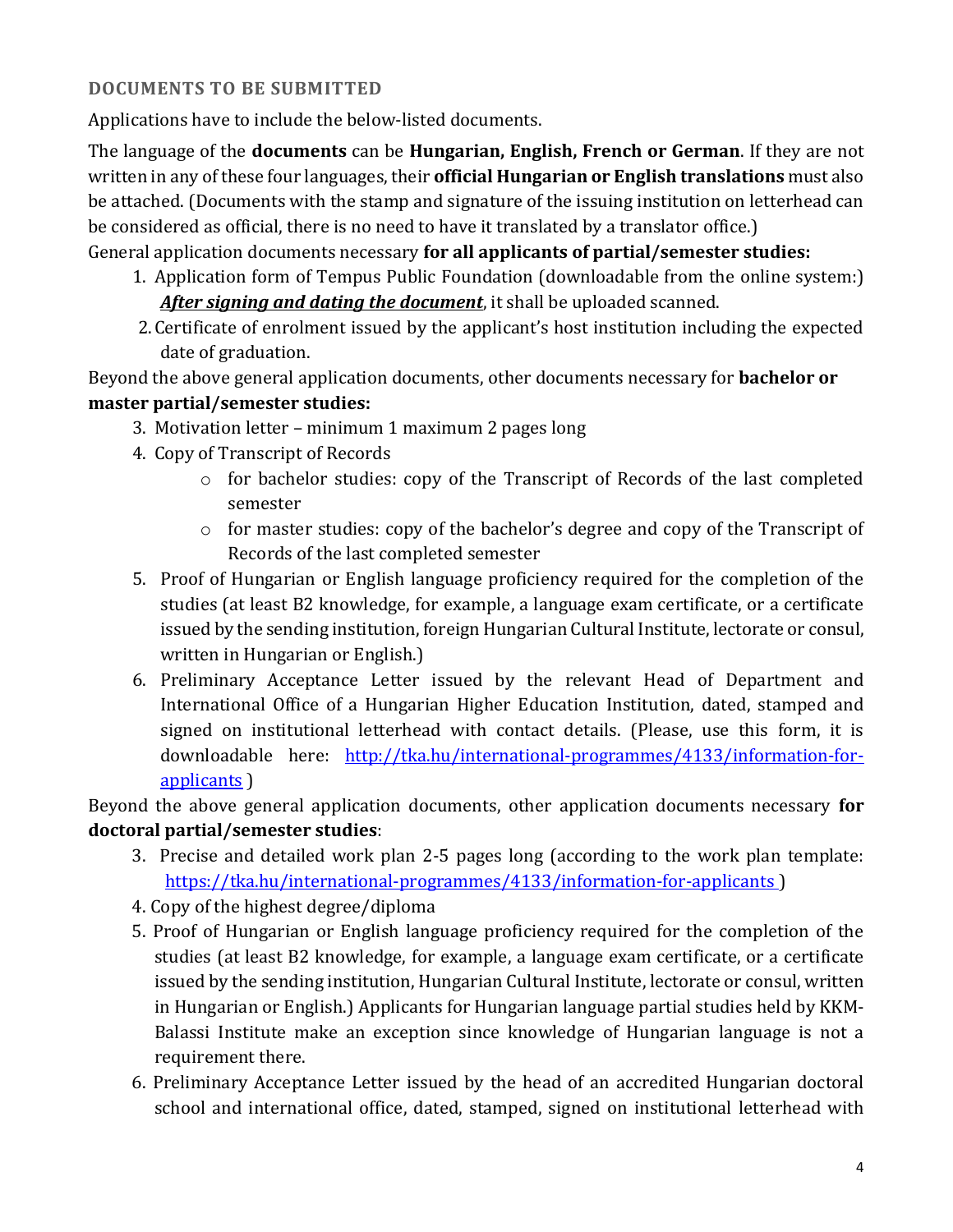contact details. (Please, use this form, it is downloadable here: [http://tka.hu/international-programmes/4133/information-for-applicants\)](http://tka.hu/international-programmes/4133/information-for-applicants)

7. Two Letters of Recommendation from two recognized experts in the relevant discipline with original signature, dated, stamped and/or on institutional letterhead with contact details. The signers of the Letters of Recommendations cannot be the same as of the Preliminary Acceptance Letter. Recommendations older than 6 months cannot be accepted.

# **ART SCHOLARSHIPS**

Applicants for **art scholarships** must attach the following **supplementary** documents uploaded in the field **'Other documents':** 

- $\rightarrow$  Fine and applied artists: the link of the webpage of 5 works of art ("portfolio") indicating the date of creation.
- Performing artists: the link of the webpage of 3 performances of different styles.

Fine, applied and performing artists may be required by the host university to submit a more detailed portfolio or to take part in an entrance exam before a scholarship is granted.

**Applicants to Liszt Academy of Music (LFZE),** before preparing and submitting their application, should contact the International Department of the Academy for detailed information on specific opportunities and also ask for a Letter of Invitation. Contact e-mail: [international.office@lisztakademia.hu,](mailto:international.office@lisztakademia.hu) phone: +36 1 462 4616. The Acceptance Letter must be signed by the Head of Institution and the Head of Department. Letters signed only by department teachers are not accepted.

Applicants should also send their application to Liszt Academy of Music before 15 April besides submitting it to Tempus Public Foundation and – depending on the type of scholarship and programme – they have to send a portfolio (for further information applicants should contact the Academy). Applicants should indicate on the application form that they applied for a Bilateral State Scholarship to Tempus Public Foundation at the same time.

# **APPLICATION PROCEDURE**

The Hungarian party first examines the applicants' eligibility, then evaluates applications nominated and ranked by partner offices, as well as individually submitted applications.

After a formal assessment carried out by Tempus Public Foundation, it will evaluate formally correct applications professionally (see, scoring system at the end of this call).

Preference is given to applicants nominated by their sending relation in the selection procedure.

Any kind of undue influence on the professional evaluation or the application procedure causes immediate exclusion from the selection procedure.

Scholarships are granted by the Board of Trustees of Tempus Public Foundation in the name of the Minister responsible for higher education in Hungary.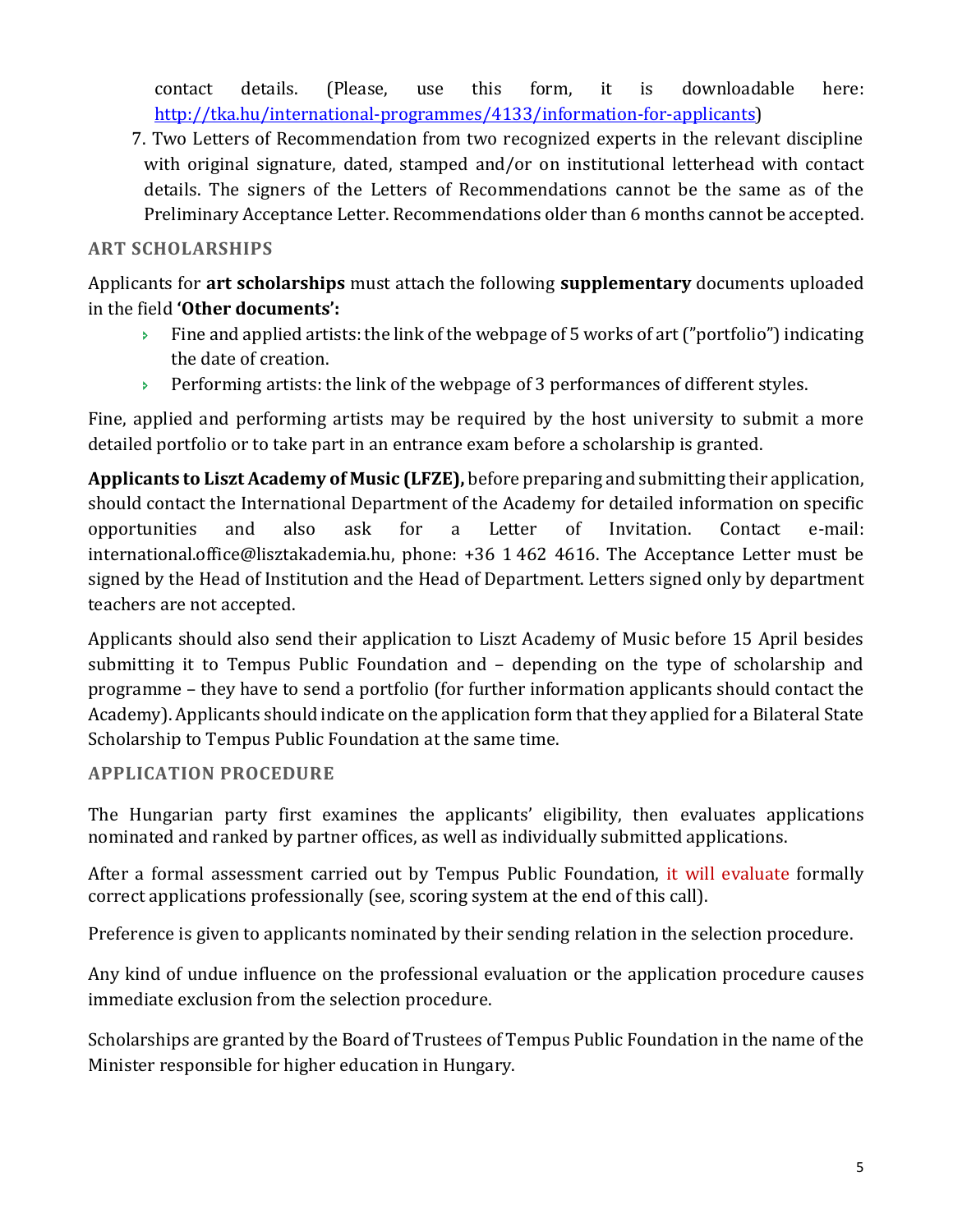All applicants (and, in case of nomination, the national/territorial partner offices, too) will be informed of the final result of the application (awarded scholarship/waiting list/rejection) electronically (in special circumstances, by post, too) by Tempus Public Foundation. At the same time, successful applicants will be provided with information concerning the terms and conditions needed to organise their stay in Hungary, in May-June 2021. Tempus Public Foundation informs the host institute, as well.

There is no appeal to the decision.

#### **SCHOLARSHIP RATES**

The scholarship is paid by the receiving higher education institution to the scholarship-holder.

Bachelor and Master partial/semester studies:

Stipend: 56 600 HUF/month (not covering the cost of living)

Accommodation: student hostel accommodation depending on the capacity of the university, paid by the scholarship-holder

Doctoral partial/semester studies:

Stipend: In 1<sup>st</sup> and 2<sup>nd</sup> year 140 000 HUF/month; in 3<sup>rd</sup> and 4<sup>th</sup> year 180 000 HUF/month (not necessarily covering the cost of living)

Accommodation: student hostel accommodation depending on the capacity of the university, paid by the scholarship-holder.

The costs of the study programme are covered by the Hungarian State.

Scholarship-holders who are nominated by their sending relation from the **Czech Republic, Poland and the Slovak Republic receive their stipend from their sending relation**. Hence, the amount of their stipend is set by the respective scholarship offices of these countries.

Travel expenses to Hungary, within Hungary and back to the country of origin are not covered by Tempus Public Foundation.

# **FURTHER INFORMATION ON FINANCIAL PROVISIONS**

In case of receiving any **other Hungarian-state or EU-financed scholarships** for the same purpose and time period, applicants are not eligible for the Bilateral State Scholarship.

The scholarship is meant to contribute to the living expenses of only one person, it does not necessarily cover all expenses during the scholarship period. Tempus Public Foundation does not provide any financial support for visa fees and any allowance for accompanying persons. Apart from the above-mentioned costs, Tempus Public Foundation cannot ensure any other allowance or support.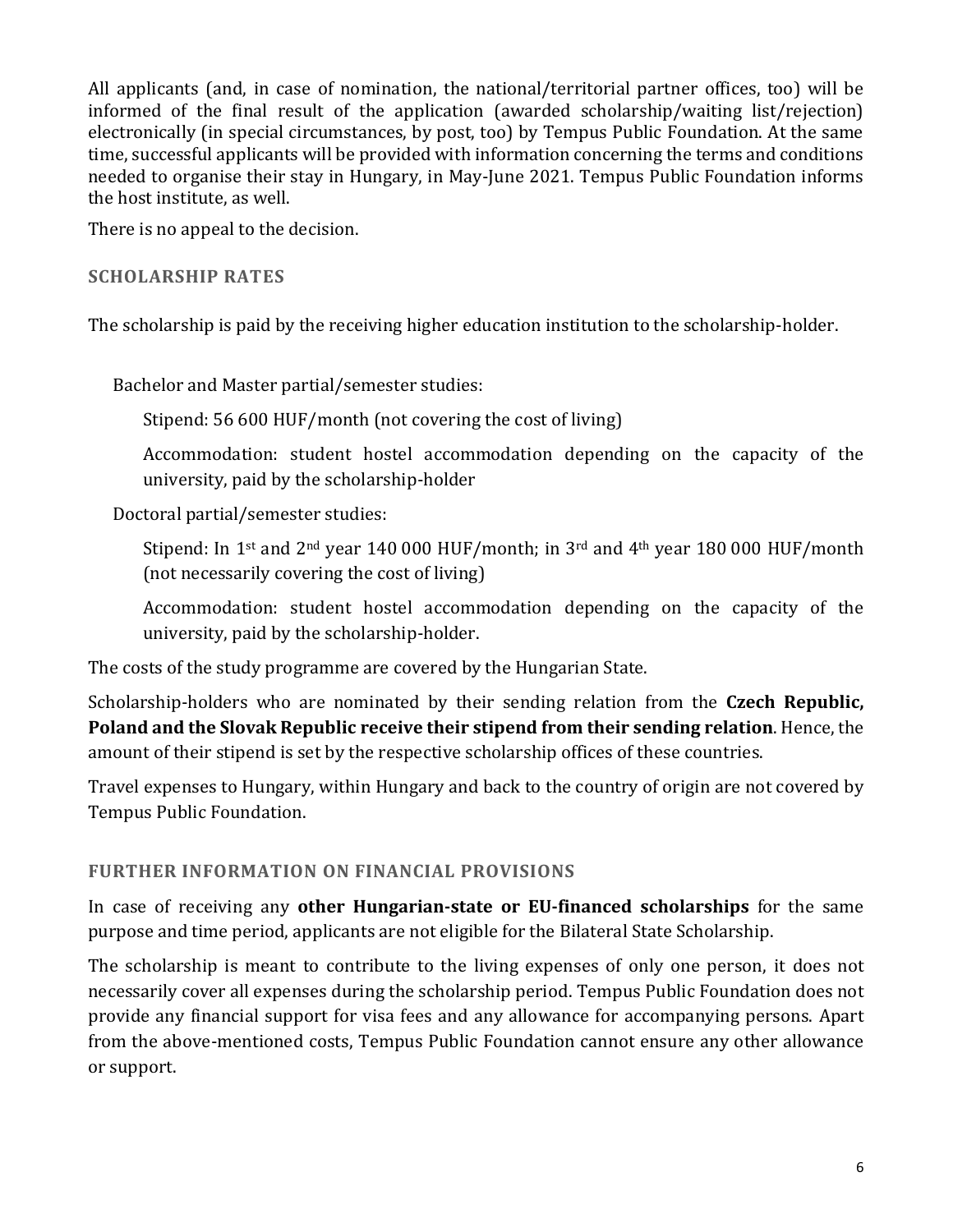# **OBLIGATIONS OF THE SCHOLAR**

Should there be any personal changes in personal data (especially change of permanent address, e-mail address, phone number), the applicant has to notify Tempus Public Foundation immediately.

#### **IMPLEMENTATION PERIOD**

Scholarships have to be implemented during the academic year 2021-2022. Scholarship period can be started earliest **1st September 2021** and must be finished by **31st July 2022** at latest.

#### **POSTPONEMENT**

The scholarship can only be used within the implementation period, it cannot be postponed to the following academic year.

To modify the starting date within the implementation period can be arranged after receiving the consent of the host institution.

# **RESIGNATION**

In case the applicant cannot or do not want to use the scholarship within the period approved by the decision of Tempus Public Foundation and he or she wished to postpone it to the following year, a new application needs to be submitted.

### **ENTITLEMENT TO HEALTHCARE SERVICES**

According to the rules of the European Parliament and Council Regulations 883/2004 (EC) and 987/2009 (EC), scholarship-holders who are citizens of either the European Union, EEA member countries or Switzerland are entitled to healthcare services in medical necessity during their stay in Hungary.

Healthcare services in medical necessity during their stay in Hungary are available for scholarshipholders with the European Health Insurance Card (E111). Medical necessity is determined by the physician who considers the given circumstances. Scholarship-holders should obtain the European Health Insurance Card in their home country prior to the arrival to Hungary.

Further important information: healthcare services can only be provided – according to the equal treatment principle of the European Union - by those healthcare providers that have contractual relations with the National Health Insurance Fund (NEAK). The scholarship holder has to cover the costs of those services that are provided by a private healthcare provider that has no contractual relation with NEAK.

Citizens of all other countries - who wish to stay in Hungary for more than 1 month - are covered for medical treatment in case of sudden illness by the Hungarian party. This insurance does not cover dentistry services, with the exception of urgent treatments. Health insurance covered by the Hungarian party is only available for scholarship holders under the age of 65.